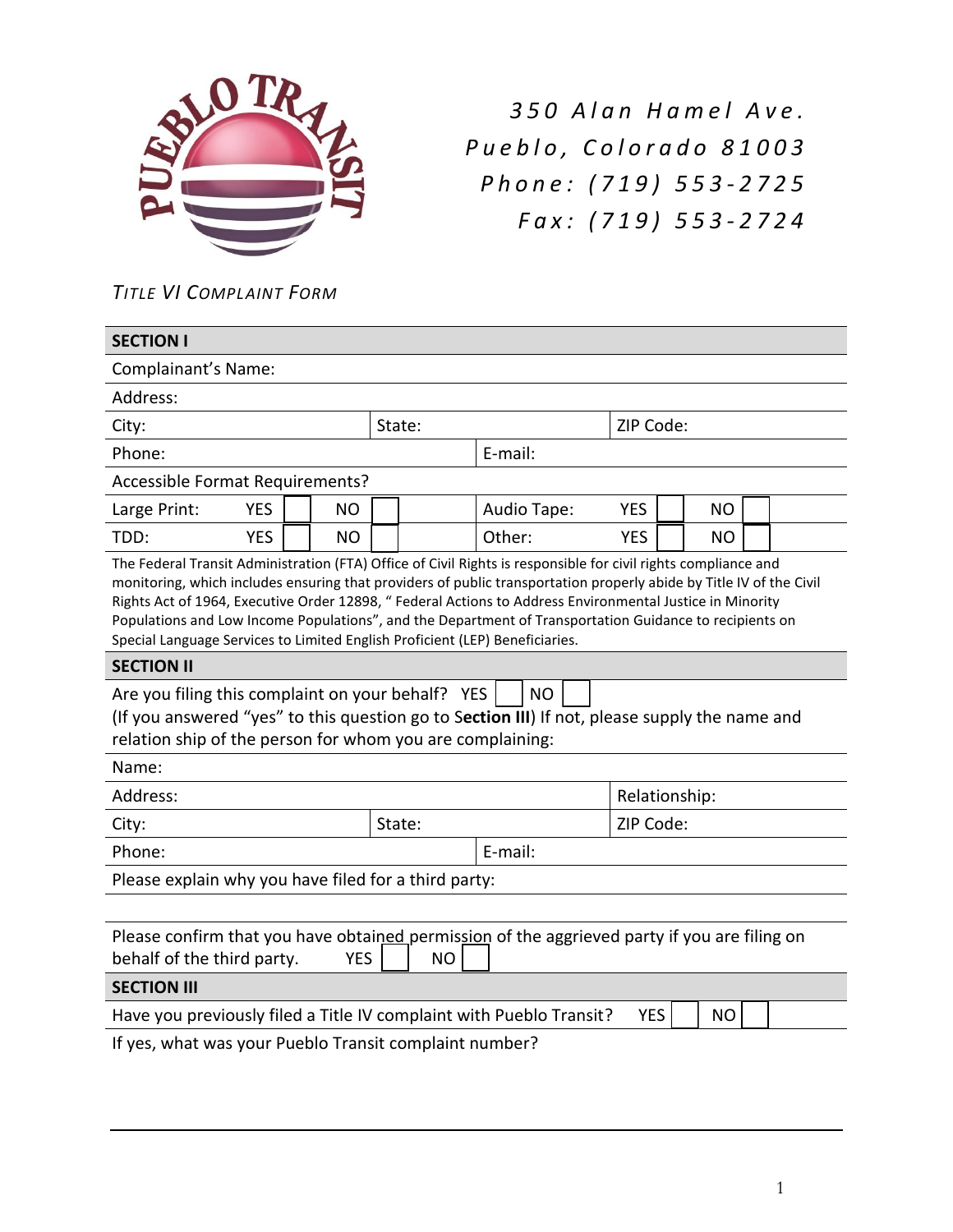## *TITLE VI COMPLAINT FORM*

| Have you filed this complaint with any outside agencies?                                                                                                                                                                                       | <b>NO</b><br><b>YES</b>           |  |  |  |  |  |
|------------------------------------------------------------------------------------------------------------------------------------------------------------------------------------------------------------------------------------------------|-----------------------------------|--|--|--|--|--|
| If you answered yes, who did you file the complaint with?                                                                                                                                                                                      |                                   |  |  |  |  |  |
| <b>Federal Transit Administration</b>                                                                                                                                                                                                          | U.S. Department of Transportation |  |  |  |  |  |
| Colorado Dept of Transportation                                                                                                                                                                                                                | Department of Justice             |  |  |  |  |  |
| <b>Equal Employment Opportunity Commission</b>                                                                                                                                                                                                 | Other:                            |  |  |  |  |  |
| Have you filed a lawsuit regarding this complaint?                                                                                                                                                                                             | <b>YES</b><br><b>NO</b>           |  |  |  |  |  |
| If yes, please provide a copy of the complaint form. (Note: This above information is helpful for<br>administrative tracking purposes. However, if litigation is pending regarding the same issues,<br>we defer to the decision of the court.) |                                   |  |  |  |  |  |
| <b>SECTION IV</b>                                                                                                                                                                                                                              |                                   |  |  |  |  |  |
| Complaint is against:                                                                                                                                                                                                                          |                                   |  |  |  |  |  |
| <b>Contact Person:</b>                                                                                                                                                                                                                         | Title:                            |  |  |  |  |  |
| Phone:                                                                                                                                                                                                                                         | Email:                            |  |  |  |  |  |

Describe your complaint: Please use additional sheets if necessary.

| <b>SECTION V</b>                                                                                  |       |  |  |  |  |
|---------------------------------------------------------------------------------------------------|-------|--|--|--|--|
| Sign the complaint in space below.                                                                |       |  |  |  |  |
| Signature of applicant:                                                                           | Date: |  |  |  |  |
|                                                                                                   |       |  |  |  |  |
| (Note: We can not accept your complaint without a signature.)                                     |       |  |  |  |  |
| Please mail your completed form to: Pueblo Transit Attn: Director of Transit, 350 Alan Hamel Ave. |       |  |  |  |  |
| Pueblo, CO 81003                                                                                  |       |  |  |  |  |

or email to transit@pueblo.us